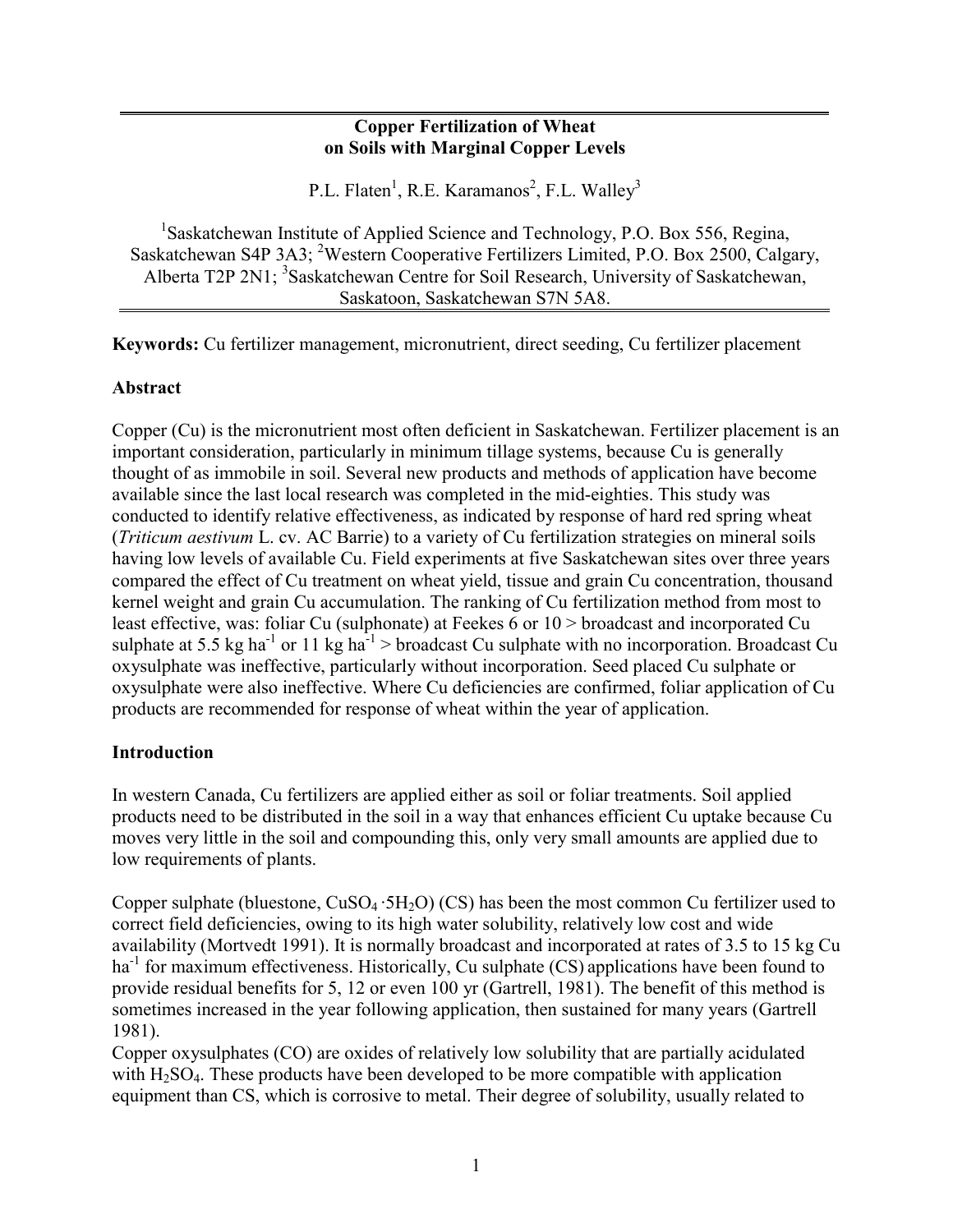availability, is directly related to their degree of acidulation, which varies according to the manufacturer (Mortvedt 1991).

Foliar treatments to date have been considered an emergency method for in-crop use where the deficiency is not recognized until after seeding. Foliar products can be applied to the growing crop as a sulphate, oxide or chelate in water solution. Pre-seeding broadcast CS has generally been considered more cost efficient because of its residual value and one-time application cost.

A significant shift towards less tillage has taken place in Saskatchewan over the past 10-yr with 29% of the area seeded under a zero-till system in 2000 compared to 9% in 1990 (Nagy 2001). Unique fertilizer placement issues relating to zero-tillage generally have not been studied in previous micronutrient research. The objective of this field experiment was to identify relative effectiveness, as indicated by response of wheat, of several Cu placement strategies on soils with low levels of available Cu.

# **Materials and Methods**

In 2000 - 2002, field trials were conducted at five sites in Saskatchewan, as described in Table 1. Data was collected in the year of application for all five sites and effects of residual Cu were monitored at the Smeaton and Choiceland sites for one and two years respectively following application.

The field experiment consisted of applying Cu as copper sulphate (CS) or copper oxysulphate (CO) to the soil either by broadcasting and incorporating with a pre-seeding tillage or broadcasting without tillage before seeding, or by placing it in the seed row at seeding. These treatments were compared to foliar applications at first node stage (Feekes 6) or boot stage (Feekes 10) of wheat. Broadcast Cu was applied at traditional and doubled rates of 5.6 and 11.2 kg Cu ha<sup>-1</sup>; seed placed Cu (as CS or CO) was applied at 1.1 kg Cu ha<sup>-1</sup>; and foliar Cu was applied at 0.28 kg Cu ha<sup>-1</sup>. Two no-Cu control treatments included tillage or no tillage prior to seeding. The treatments were arranged in a randomized complete block design with six replicates.

Hard red spring wheat (*Triticum aestivum* L. cv. AC Barrie) was seeded at a rate of 320-340 seeds m<sup>-2</sup> between May 2 and 16 of any year. All experiments were seeded into standing stubble, except for the Whitefox site, which had been summerfallow. Each plot measured 13.7 m long with six spring wheat rows at 23 cm spacing and two guard rows of winter wheat. Front and back ends of plots were subsequently trimmed to leave 7.6 m final plot length for harvest purposes.

All plots received a blanket treatment of macronutrient fertilizers as follows: N side-banded as 46-0-0 at 72-80 kg N ha<sup>-1</sup>, the rate depending on the site; P seed placed as 12-51-0 at 26 kg P<sub>2</sub>O<sub>5</sub> ha<sup>-1</sup> (also including 7 kg N ha<sup>-1</sup>); K broadcast and incorporated via the seeding operation, as  $K_2SO_4$  at 67-100 kg  $K_2O$  ha<sup>-1</sup>, the rate depending on the site; S provided with the  $K_2SO_4$  at 22-36 S kg ha<sup>-1</sup>, the rate depending on the site. Each plot was seeded using a small plot air seeder equipped with paired row openers and on-row packing (Harmon International Industries Inc., Saskatoon SK).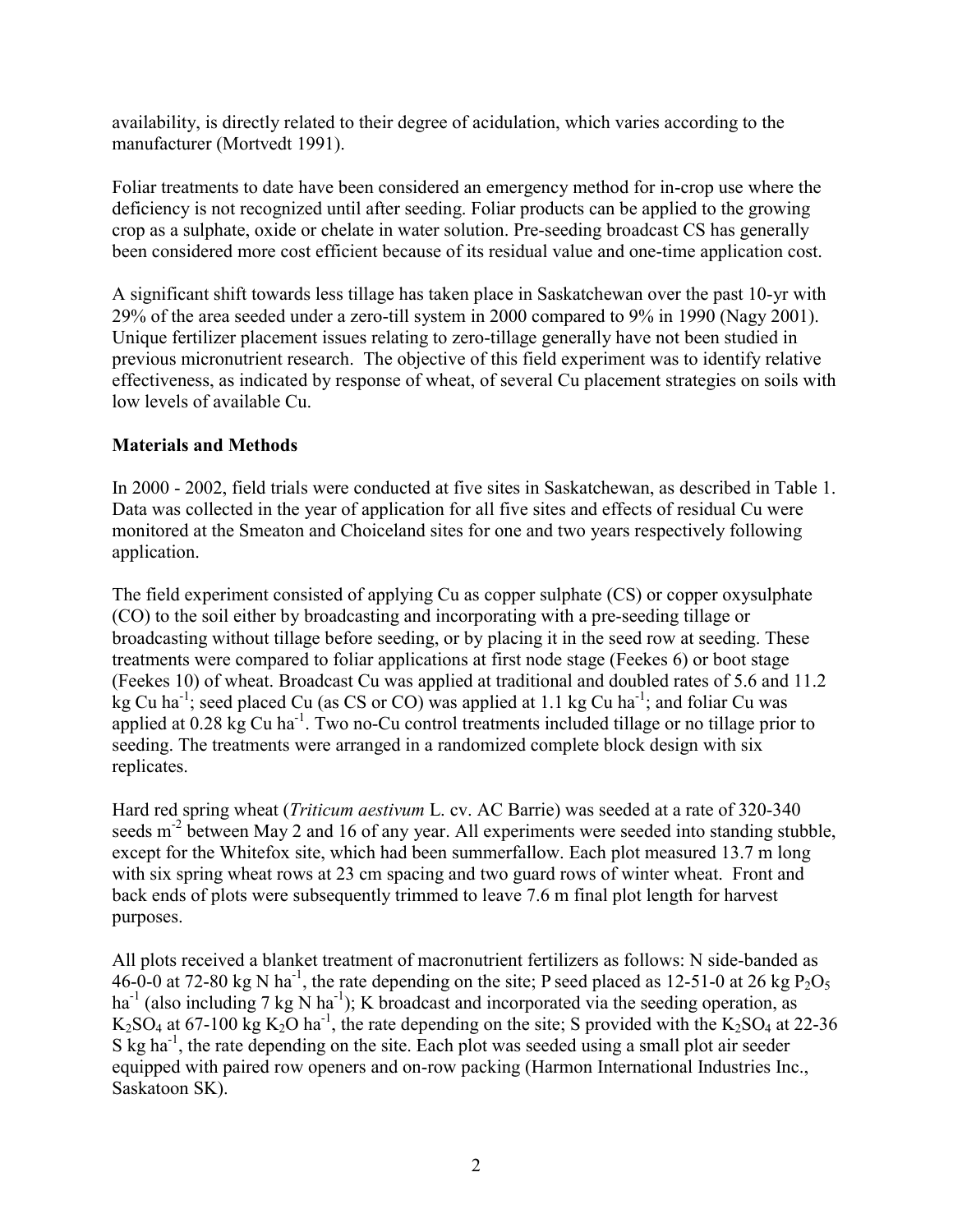The broadcast CS (Pestell Minerals and Ingredients, New Hamburg, ON, Canada) and CO (Tiger Tech Copper 15/12, Tiger Industries, Calgary, AB, Canada) treatments were applied prior to seeding. The oxysulphate product consisted of 11.5% water-soluble Cu in a sulphate form. Foliar application of Cu (RSA MicroTech Liquid Cu 5%, complexed with lignin sulphonate, Seattle, WA, USA) was done with a  $CO<sub>2</sub>$  hand sprayer, applying the product with 225 L H<sub>2</sub>O ha<sup>-1</sup>, at 0.28 kg  $Cu$  ha<sup>-1</sup>, the highest rate recommended by the manufacturer. First and second dates of application (representing Feekes 6 and 10 growth stages, respectively) were sprayed between June 22 and July 5 in any year.

# **Results**

Germination at all sites was acceptable. Growing conditions in 2000 were normal at Bradwell, and Star City, whereas Choiceland was relatively wet (Table 2). Smeaton was particularly dry in 2001 and 2002, as was Choiceland in 2002, receiving about half of normal precipitation.

Year 1: According to the LSD analysis, in the year of application, wheat grain yields responded significantly to fertilizer Cu at only three of five sites (Choiceland, Smeaton, and Whitefox) (Table 3). At Choiceland, the seed placed CS outyielded the no-till control, as did the early foliar treatment. At Smeaton, the broadcast and incorporated CS treatment at normal and doubled rates produced significant increases in yields, as did the broadcast and incorporated CO at the doubled rate. At Whitefox, all Cu treatments other than the seed placed and CO treatments produced significant yield increases. The later foliar treatment was more effective than the earlier treatment at Whitefox.

The contrast analysis showed foliar Cu to increase yields significantly as compared to all other placements (Table 3). Incorporation produced significant responses to broadcast CS, whereas there were mixed results for the same placements of CO. At Smeaton and Whitefox, where contrasts showed broadcast and incorporated CS to increase yields significantly over the control, tillage appeared to be the key factor to providing significant benefit to broadcast CS. Only the Whitefox site produced a positive yield response to broadcast Cu without incorporation. The CO treatments (all placements) and the seed placed treatments (both products) were generally not significantly different than the control treatments, as seen in both the LSD and contrast analyses.

**Years 2 and 3 (Residual Responses):** There were no positive responses to Cu applications seen in the data according to the LSD analysis. However, the contrast analysis showed there to be a positive response to broadcast and incorporated CS and CO over other placements. This response, as seen at Choiceland in Year 2, may be a response to tillage generally, rather than to the success of the effective mixing the product.

# **Discussion**

Although other parameters were measured, such as thousand-kernel weight, grain and tissue Cu concentrations, grain yield was overall the best and clearest indicator of effectiveness of Cu application. This is as one might expect, given that Cu is directly involved in the process of pollen grain formation.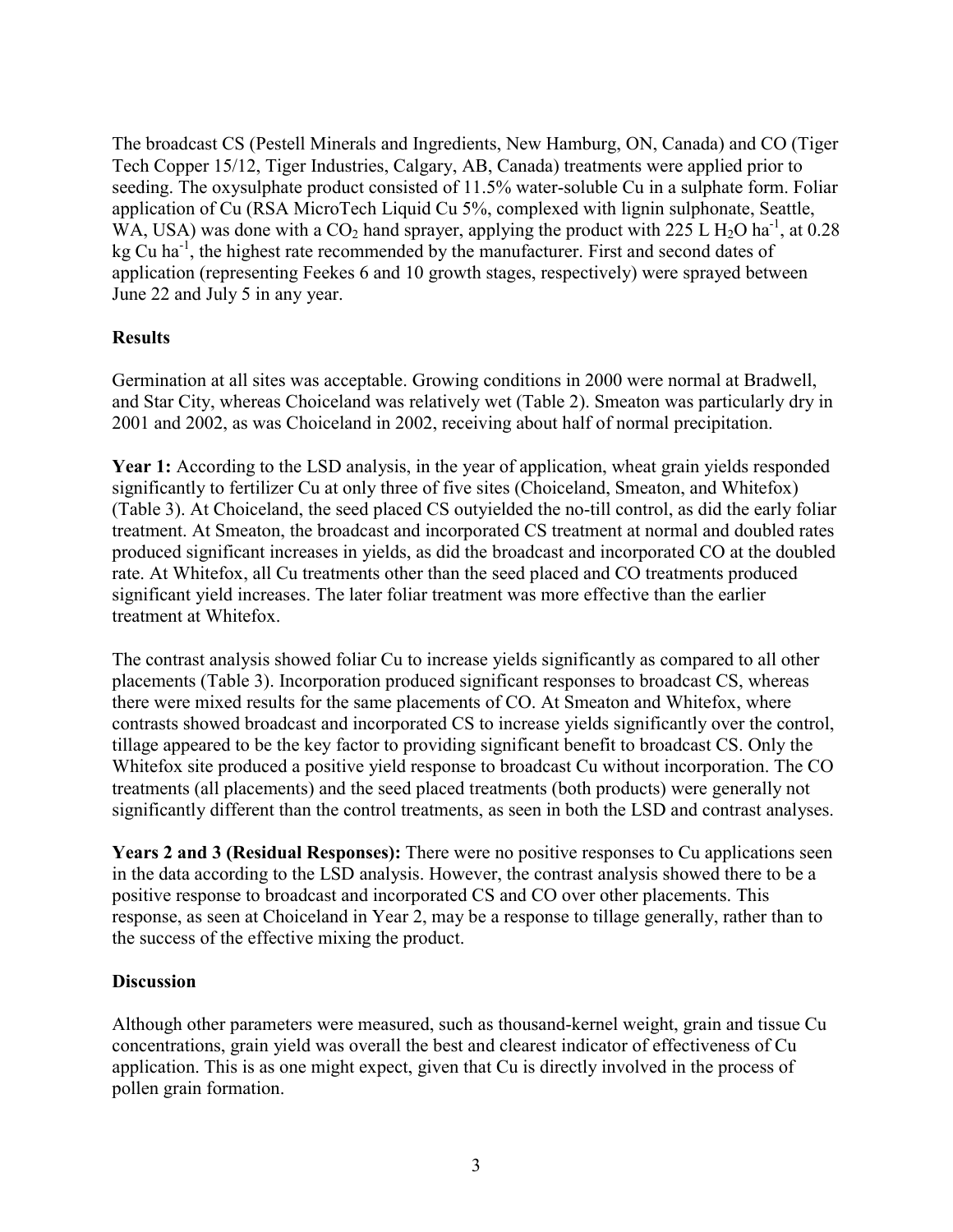Where there were Cu responses, foliar treatments tended to be the most effective for increasing wheat grain yield. In other research, timing has been considered critical to the success of foliar application, yet there were no consistent differences between the two times of application used in this study. Manufacturer recommendations include a range of Feekes 6 to 10 for the foliar product used in this experiment, therefore, the two timings used may have been expected to perform similarly.

Some research has shown response to foliar applications to be erratic and less effective than soil applications (Karamanos et al. 1986, Penney et al. 1993). One reason to justify foliar applications over soil applications is the adsorptive behavior of Cu to soil constituents, rendering soil applied Cu unavailable to plants (Graham et al. 1981). This may provide a reason for success of foliar applications in this study. It could also be assumed that, due to the wide variety of foliar products available and used in the various studies, some would be more effective than others.

It has been suggested that foliar Cu applications may be acting as a fungicide, directly influencing yield in that manner. Although Cu has been used as a constituent of some fungicides, the rates at which it would normally be applied as a fungicide are 10 to 100 times that of Cu rates used to correct deficiencies (Graham and Webb 1991). Past research indicates that foliar Cu applied at a typical fertilizer rate is more likely to increase disease resistance rather than to act directly as a fungicide (Graham and Nambiar 1981). Disease ratings were not done in this study, but there were no noticeable outbreaks of diseases such as ergot.

Broadcast and incorporated CS has been long known as a successful treatment for correction of Cu deficiency (Martens and Westermann 1991). In this study of responses in the year of fertilizer application, broadcast and incorporated CS performed only second to the foliar treatments. No evidence indicated an advantage to using a higher Cu rate.

There were only two sites where the LSD's showed a significant yield increase due to broadcast or broadcast and incorporated CS compared with the control (i.e., Whitefox and Smeaton). Perhaps this was due to lower levels of available Cu at these two sites, separating the results to a greater degree than at the other three sites. Other work has shown broadcast treatments to perform better in the year following application (Gartrell 1981). However, in these experiments, no conclusions could be drawn regarding the effectiveness of residual Cu. The general lack of response to applied Cu was likely due to drought conditions in the years of monitoring residual responses, as yields were 50-60% of normal, at best.

Copper treatments in the form of CO (all placement methods and rates) and seed placements (either CO or CS) were not generally effective. It could be expected that CO would not be as effective as CS due to relatively poor solubility and therefore, poor root to Cu contact. Seed placed granular Cu products have not performed well historically (Loewen-Rudgers et al. 1978, Varvel 1983). This may be due to widely spaced placement of relatively large granules within a seed row as a consequence of large granule size and low application rates, both of which may vary between products, and are dependent on manufacturer's specifications. Gilkes and Sadleir (1979) have suggested that the ability of a root to take up Cu is limited to distances of less than 2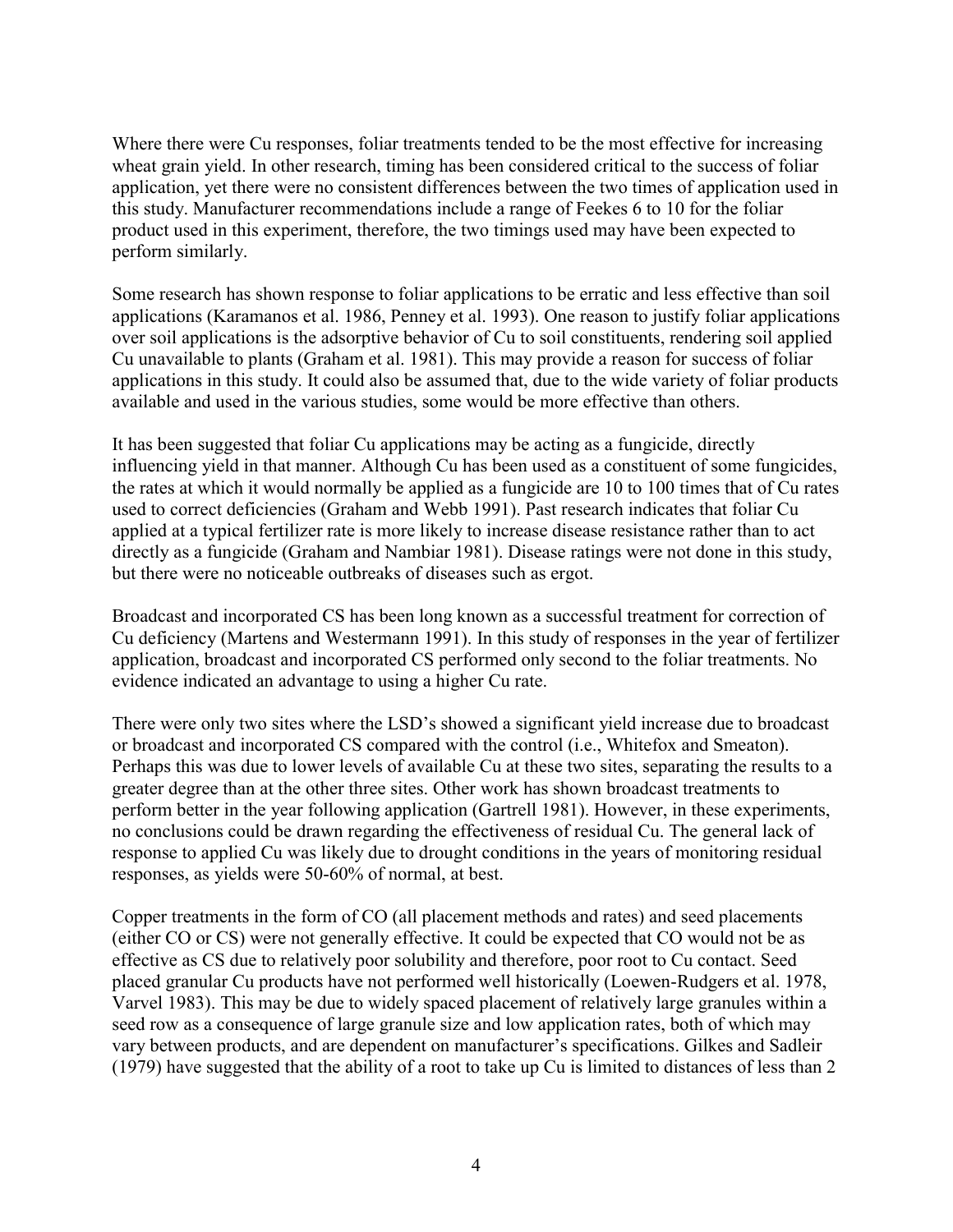cm when using Cu superphosphate in a very Cu-deficient sandy soil  $(0.4 \text{ mg total Cu kg}^{-1})$ . Placement is therefore critical to success of Cu fertilizer applications.

Although the question of soil Cu critical levels was not included in the objectives of this study, the critical level for wheat of 0.4 mg DTPA-extractable (available) Cu  $kg^{-1}$  soil was observed to be a reasonable estimate. The five sites used for the field experiment had levels of 0.2 to 0.8 mg available Cu kg<sup>-1</sup> soil. Those four sites with levels over 0.4 mg Cu kg<sup>-1</sup> were less responsive, whereas the two fields with less than 0.4 mg Cu kg<sup>-1</sup> were very responsive to Cu. Since there were fewer and smaller significant positive responses of wheat at sites with higher levels of available Cu, it is reasonable to classify soils with  $0.4 - 0.8$  mg Cu kg<sup>-1</sup> soil as 'marginal', reflecting the uncertainty of economic response, while at the same time suggesting the potential for response. Alerting landowners of a potential but uncertain response is useful, considering the patchy nature of Cu deficiencies within fields, combined with typical composite soil sampling methods from large fields.

# **Conclusions**

In general, responses of wheat to the various Cu fertilizer application methods can be described in order of effectiveness, from highest to lowest, as foliar Cu (sulphonate) at Feekes 6 or 10 > broadcast and incorporated CS at 5.5 kg ha<sup>-1</sup> or 11 kg ha<sup>-1</sup> > broadcast CS. Field test strips of foliar Cu may be used to confirm responsiveness to Cu fertilizer before proceeding with largescale applications.

Broadcast and incorporated CS and CO do not constitute effective strategies for alleviating Cu deficiency in the year of application. Doubling the recommended 5 kg Cu ha<sup>-1</sup> rate of broadcast CS or CO does not improve responses of wheat in the first year. Copper oxysulphate and seed placed treatments were ineffective and should not be recommended for expected yield enhancement in the year of application. Strategies designed to improve continuity of Cu within the seed row could improve the potential for seed placed Cu. The choices for correcting Cu deficiencies in minimum tillage operations appear to be limited to foliar applications in years of wheat. However, it may be reasonable to consider a one-time use of tillage to achieve the longterm benefits of incorporated CS cited in other literature.

#### **Acknowledgements**

Funding for this research was provided by Western Cooperative Fertilizers Limited and Saskatchewan Agriculture, Food and Rural Revitalization (Agriculture Development Fund).

# **References**

**Gartrell, J. W. 1981.** Distribution and correction of copper deficiency in crops and pastures. Pages 313-354 *in* J. F. Loneragan et al., eds. Copper in soils and plants: Proceedings of the Golden Jubilee International Symposium, Perth, Western Australia, May 7-9, 1981. Academic Press Australia.

**Gilkes, R. J. and Sadleir, S. B. 1979.** The influence of placement geometry on the effectiveness of copper superphosphate. Aust. J. Soil Res. **17:** 121-128.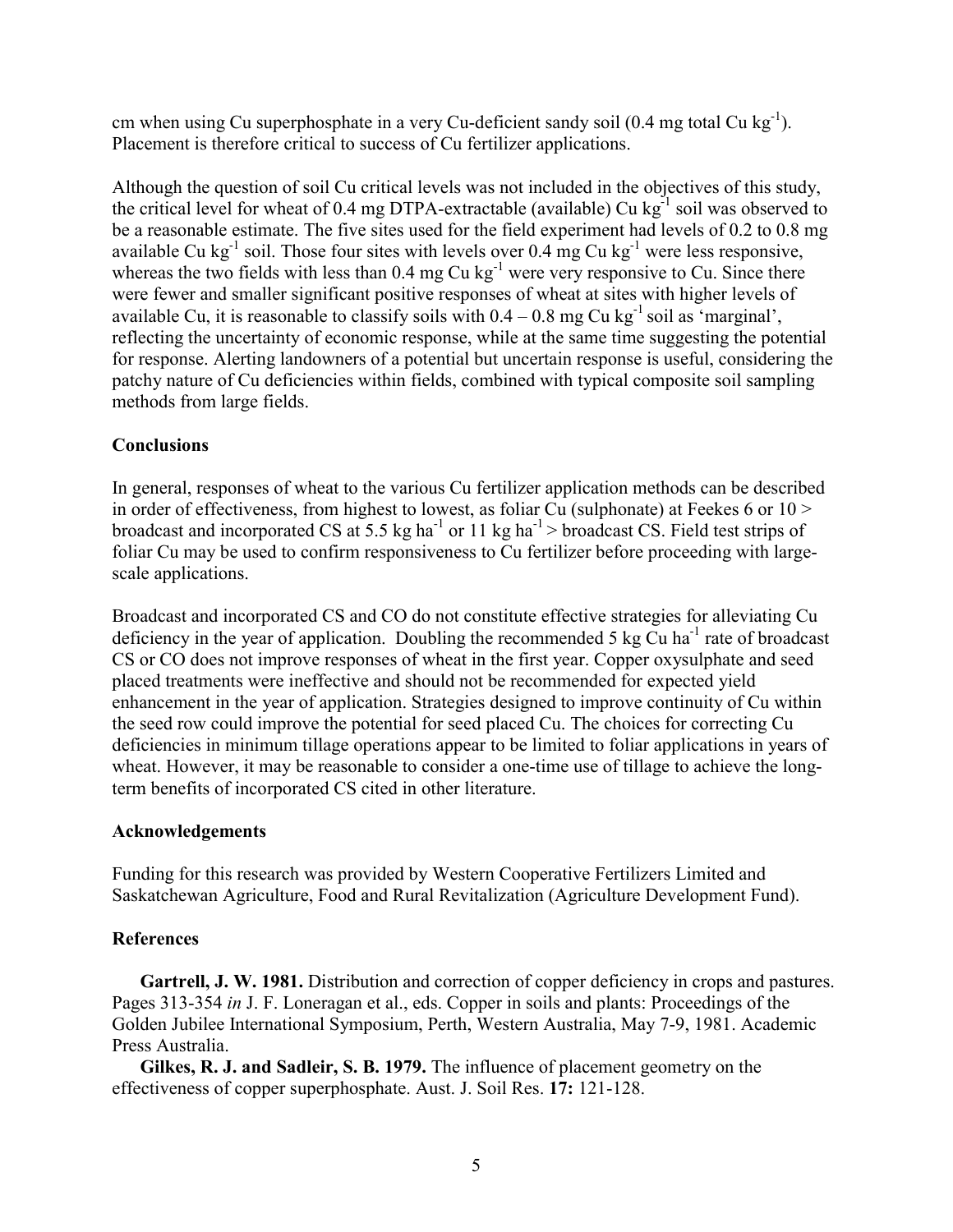**Graham, R. D. and Nambiar, E. K. S. 1981.** Advances in research on copper deficiency in cereals. Aust. J. Agric. Res. **32:** 1009-1037.

**Graham, R. D. and Webb, M. J. 1991.** Micronutrients and disease resistance and tolerance in plants. Pages 329-370 *in* J. J. Mortvedt et al., eds. Micronutrients in Agriculture. Soil Science Society of America, Inc., Madison, Wisconsin, USA.

**Karamanos, R. E., Kruger, G. A. and Stewart, J. W. B. 1986.** Copper deficiency in cereal and oilseed crops in northern Canadian prairie soils. Agron. J. **78:** 317-323.

**Loewen-Rudgers, L., McAndrew, D. and McKenzie, D. 1978.** Micronutrient deficiencies in Manitoba crops. Pages 114-126 *in* eds. 22nd Annual Manitoba Soil Science Meeting Proceedings. University of Manitoba, Winnipeg, Manitoba.

**Martens, D. C. and Westermann, D. T. 1991.** Fertilizer applications for correcting micronutrient deficiencies. Pages 549-592 *in* J. J. Mortvedt et al., eds. Micronutrients in Agriculture. Soil Science Society of America, Inc., Madison, Wisconsin, USA.

**Mortvedt, J. J. 1991.** Micronutrient fertilizer technology. Pages 523-548 *in* J. J. Mortvedt et al., eds. Micronutrients in Agriculture. Soil Science Society of America, Inc., Madison, WI, USA.

**Nagy, C. N. 2001** An economic and agronomic analysis of reduced tillage. Centre for Studies in Agriculture, Law and Environment, University of Saskatchewan, SK.

Penney, D. C., Solberg, E. D., Evans, I. R. and Maurice, D. 1993. The copper deficiency syndrome. Pages 66-80 *in* eds. 30th Annual Alberta Soil Science Workshop Proceedings. Edmonton, Alberta.

**Varvel, G. E. 1983.** Effect of banded and broadcast placement of Cu fertilizers on correction of Cu deficiency. Agron. J. **75:** 99-101.

| Soil Property/Nutrient <sup>†</sup>              | Bradwell |              |              | Choiceland Choiceland Choiceland | Smeaton       | Smeaton    | <b>Star City</b> | Whitefox      |
|--------------------------------------------------|----------|--------------|--------------|----------------------------------|---------------|------------|------------------|---------------|
|                                                  | 2000     | 2000         | 2001         | 2002                             | 2001          | 2002       | 2000             | 2001          |
| Soil pH (1:2 soil: water)                        | 5.6      | 5.9          | 5.9          | 6.4                              | 5.3           | <b>Not</b> | 5.9              | 4.5           |
| Electrical Conductivity ( $mS \text{ cm}^{-1}$ ) | 0.1      | 0.2          | 0.1          | 0.2                              | 0.1           | available  | 0.2              | 0.1           |
| Textural Class (by hand feel)                    | Loam     | Clay<br>Loam | Clay<br>Loam | Clay<br>Loam                     | Sandy<br>Loam |            | Clay<br>Loam     | Loamy<br>Sand |
| $NO_3-N$ (mg kg <sup>-1</sup> )                  | 10.3     | 12.7         | 8.4          | 20.5                             | 7.0           |            | 21.8             | 12.4          |
| $P(mg kg^{-1})$                                  | 32.6     | 12.6         | 5.1          | 14.0                             | 53.7          |            | 14.8             | 97.6          |
| $K$ (mg $kg^{-1}$ )                              | 422      | 161          | 117          | >300                             | 122           |            | 188              | 124           |
| $SO_4$ -S (mg kg <sup>-1</sup> )                 | 16       | 18           | 7            | >24                              | 7             |            | 22               | 5             |
| Cu (DTPA extraction)                             |          |              |              |                                  |               |            |                  |               |
| 0-15 cm $(mg kg^{-1})$                           | 0.6      | 0.6          | 0.8          | 0.8                              | 0.2           |            | 0.7              | 0.3           |
| 15-30 cm $(mg kg^{-1})$                          | 0.5      | 0.9          | 0.8          | 0.9                              | 0.2           |            | 0.8              | 0.1           |
| Fe $(mg kg^{-1})$                                | 69       | 98           | 105          | 122                              | 102           |            | 74               | 131           |
| $\text{Zn}$ (mg kg <sup>-1</sup> )               | 40.1     | 16.1         | 0.8          | 1.9                              | 0.4           |            | 27.5             | 1.8           |
| $Mn$ (mg kg <sup>-1</sup> )                      | 1.7      | 1.2          | 7.8          | 16.5                             | 12.6          |            | 1.7              | 18.8          |
| $B(mg kg^{-1})$                                  | 1.2      | 0.8          | 0.5          | 0.6                              | 0.3           |            | 0.8              | 0.2           |
| Organic Matter (%)                               | 2.0      | 3.3          | 3.3          | 3.3                              | 1.4           |            | 2.9              | 1.5           |

**Table 1.** Physico-chemical Properties of Soils at Sites used for Copper Form and Placement Field Experiments in 2000 to 2002.

<sup>†</sup> 0-15 cm depth, unless otherwise noted.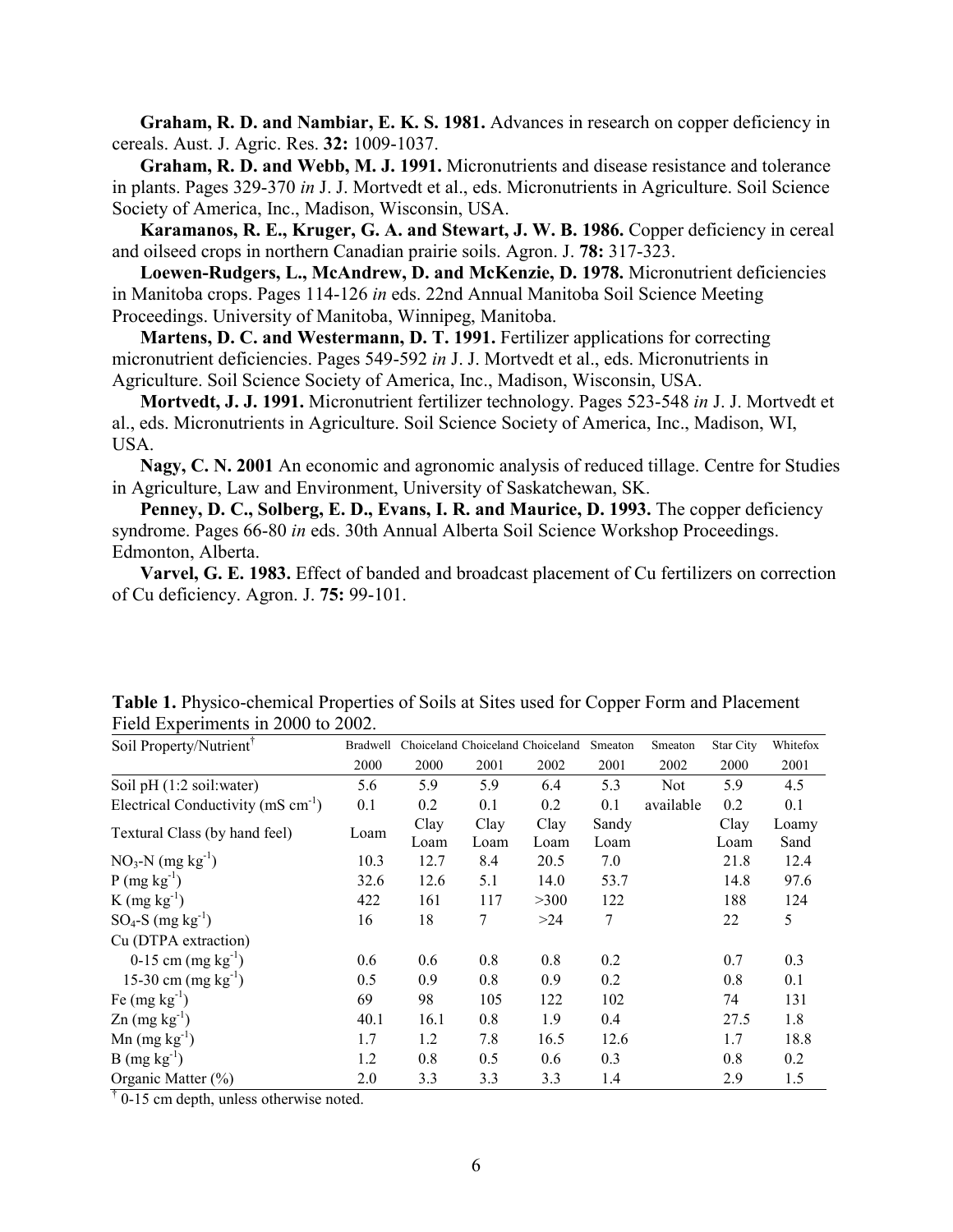|              |       | <b>Precipitation (mm)</b>                               |                 |                     |
|--------------|-------|---------------------------------------------------------|-----------------|---------------------|
| <b>Month</b> | 2000  | 2001                                                    | 2002            | Normal <sup>†</sup> |
|              |       |                                                         | <b>Bradwell</b> |                     |
| May          | 10.7  | $ \stackrel{\text{\normalsize$\text{\normalsize$}}}{-}$ |                 | 44.2                |
| June         | 77.8  |                                                         |                 | 63.4                |
| July         | 80.5  |                                                         |                 | 58.0                |
| August       | 21.8  |                                                         |                 | 36.8                |
| Total        | 190.8 |                                                         |                 | 202.4               |
|              |       | Choiceland                                              |                 |                     |
| May          | 49.5  | 7.6                                                     | 11.1            | 43.7                |
| June         | 74.9  | 47.0                                                    | 49.8            | 72.4                |
| July         | 132.1 | 110.5                                                   | 6.1             | 77.8                |
| August       | 85.8  | 13.2                                                    | 58.7            | 59.5                |
| Total        | 342.3 | 178.3                                                   | 125.7           | 253.4               |
|              |       | <b>Smeaton</b>                                          |                 |                     |
| May          |       | 2.6                                                     | 0.0             | 43.7                |
| June         |       | 42.9                                                    | 50.8            | 72.4                |
| July         |       | 59.7                                                    | 15.2            | 77.8                |
| August       |       | 17.8                                                    | 93.0            | 59.5                |
| Total        |       | 123.0                                                   | 159.0           | 253.4               |
|              |       | <b>Star City</b>                                        |                 |                     |
| May          | 53.3  |                                                         |                 | 41.4                |
| June         | 73.9  |                                                         |                 | 61.9                |
| July         | 110.0 |                                                         |                 | 66.6                |
| August       | 32.0  |                                                         |                 | 53.1                |
| Total        | 269.2 |                                                         |                 | 223.0               |
|              |       |                                                         | <b>Whitefox</b> |                     |
| May          |       | 34.3                                                    |                 | 43.7                |
| June         |       | 25.4                                                    |                 | 72.4                |
| July         |       | 148.6                                                   |                 | 77.8                |
| August       |       | 19.1                                                    |                 | 59.5                |
| Total        | --    | 227.4                                                   | --              | 253.4               |

**Table 2.** Precipitation Data for the Sites used for Copper Placement Experiments in 2000 to 2002.

† Source: Environment Canada, Saskatoon, SK.